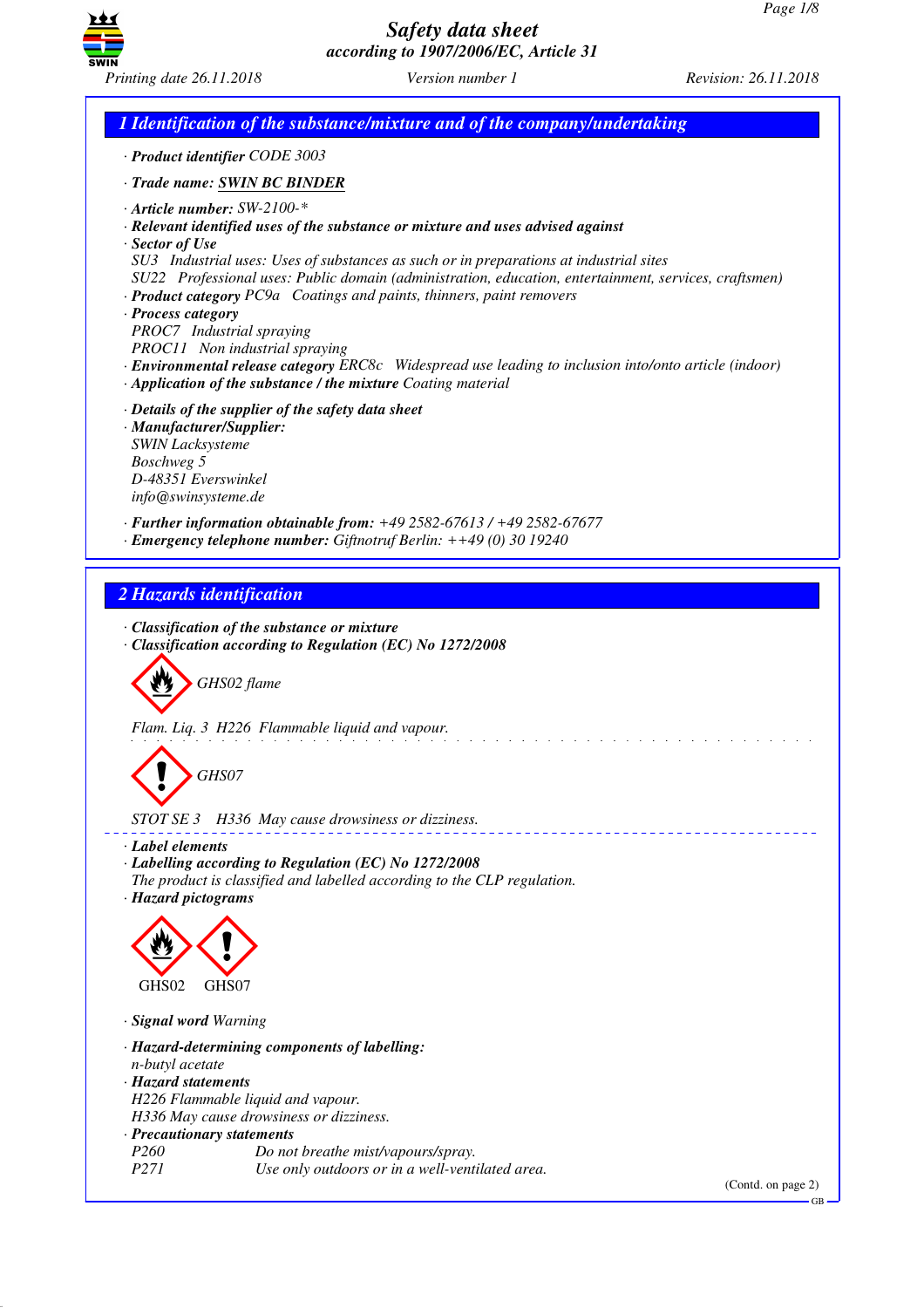

*Printing date 26.11.2018 Version number 1 Revision: 26.11.2018*

#### *Trade name: SWIN BC BINDER*

|                                                                             | (Contd. of page 1)                                                                                     |
|-----------------------------------------------------------------------------|--------------------------------------------------------------------------------------------------------|
| P <sub>280</sub>                                                            | Wear protective gloves/protective clothing/eye protection/face protection.                             |
|                                                                             | P305+P351+P338 IF IN EYES: Rinse cautiously with water for several minutes. Remove contact lenses, if  |
|                                                                             | present and easy to do. Continue rinsing.                                                              |
| <i>P501</i>                                                                 | Dispose of contents/container in accordance with local/regional/national/international<br>regulations. |
| $\cdot$ Other hazards -<br>$\sim$ $\sim$ $\sim$ $\sim$ $\sim$ $\sim$ $\sim$ |                                                                                                        |

*· Results of PBT and vPvB assessment*

*· PBT: Not applicable.*

*· vPvB: Not applicable.*

## *3 Composition/information on ingredients*

*· Chemical characterisation: Mixtures*

*· Description: Mixture of substances listed below with nonhazardous additions.*

| · Dangerous components:                                                                     |                                                                                              |              |  |  |
|---------------------------------------------------------------------------------------------|----------------------------------------------------------------------------------------------|--------------|--|--|
| CAS: 123-86-4                                                                               | n-butyl acetate                                                                              | 50-100%      |  |  |
| EINECS: 204-658-1                                                                           | $\otimes$ Flam. Liq. 3, H226, $\otimes$ STOT SE 3, H336                                      |              |  |  |
| Reg.nr.: 01-2119485493-29-XXXX                                                              |                                                                                              |              |  |  |
| CAS: 1330-20-7                                                                              | xylene                                                                                       | $2.5 - 10\%$ |  |  |
| EINECS: 215-535-7                                                                           | $\otimes$ Flam. Liq. 3, H226; $\otimes$ STOT RE 2, H373; Asp. Tox. 1,                        |              |  |  |
|                                                                                             | Reg.nr.: 01-2119488216-32-XXXX   H304; & Acute Tox. 4, H312; Acute Tox. 4, H332; Skin Irrit. |              |  |  |
|                                                                                             | 2, H315; Eye Irrit. 2, H319; STOT SE 3, H335                                                 |              |  |  |
| CAS: 112-07-2                                                                               | 2-butoxyethyl acetate                                                                        | $\leq 2.5\%$ |  |  |
| EINECS: 203-933-3                                                                           | $\Diamond$ Acute Tox. 4, H312; Acute Tox. 4, H332                                            |              |  |  |
| Reg.nr.: 01-2119475112-47-XXXX                                                              |                                                                                              |              |  |  |
| · Additional information: For the wording of the listed hazard phrases refer to section 16. |                                                                                              |              |  |  |

### *4 First aid measures*

*· Description of first aid measures*

*· General information: Personal protection for the First Aider.*

- *· After inhalation:*
- *Supply fresh air.*

*Seek medical treatment in case of complaints.*

- *· After skin contact:*
- *Immediately wash with water and soap and rinse thoroughly.*

*If skin irritation continues, consult a doctor.*

- *· After eye contact:*
- *Rinse opened eye for several minutes under running water. If symptoms persist, consult a doctor.*
- *· After swallowing: Do not induce vomiting; call for medical help immediately.*
- *· Information for doctor:*
- *· Most important symptoms and effects, both acute and delayed No further relevant information available.*
- *· Indication of any immediate medical attention and special treatment needed*

# *No further relevant information available.*

# *5 Firefighting measures*

- *· Extinguishing media*
- *· Suitable extinguishing agents:*

*CO2, powder or water spray. Fight larger fires with water spray or alcohol resistant foam.*

- *· For safety reasons unsuitable extinguishing agents: Water with full jet*
- *· Special hazards arising from the substance or mixture No further relevant information available.*

(Contd. on page 3)

GB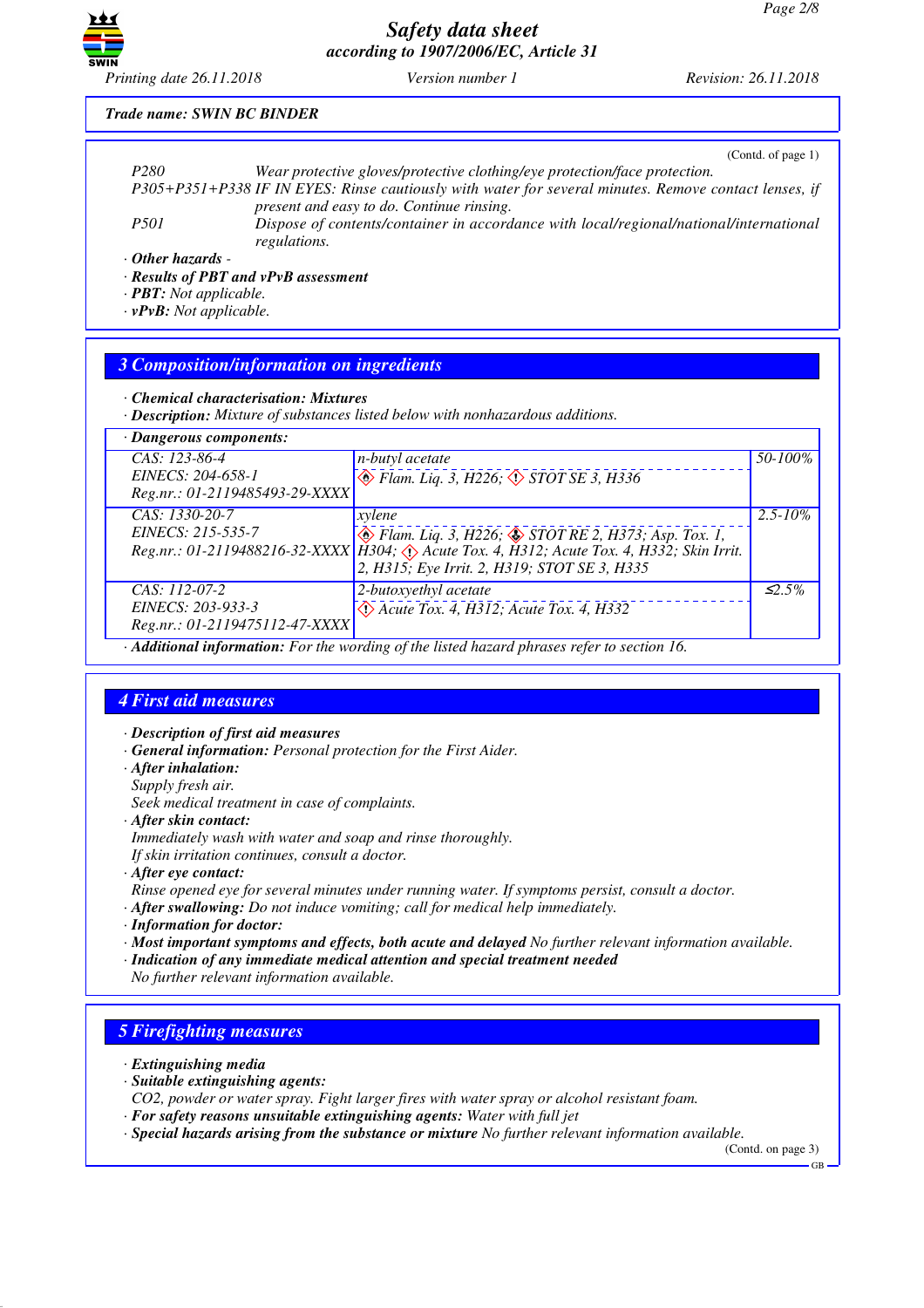

*Trade name: SWIN BC BINDER*

- *· Advice for firefighters*
- *· Protective equipment: Mouth respiratory protective device.*

## *6 Accidental release measures*

- *· Personal precautions, protective equipment and emergency procedures Wear protective equipment. Keep unprotected persons away. Ensure adequate ventilation*
- *· Environmental precautions: Do not allow to enter sewers/ surface or ground water.*

*· Methods and material for containment and cleaning up: Absorb with liquid-binding material (sand, diatomite, acid binders, universal binders, sawdust). Dispose contaminated material as waste according to item 13.*

*· Reference to other sections See Section 7 for information on safe handling. See Section 8 for information on personal protection equipment.*

# *7 Handling and storage*

#### *· Handling:*

*· Precautions for safe handling Ensure good ventilation/exhaustion at the workplace. Restrict the quantity stored at the work place.*

*· Information about fire - and explosion protection: Fumes can combine with air to form an explosive mixture. Flammable gas-air mixtures may form in empty receptacles. Keep ignition sources away - Do not smoke. Use explosion-proof apparatus / fittings and spark-proof tools. Protect against electrostatic charges.*

- *· Conditions for safe storage, including any incompatibilities*
- *· Storage:*
- *· Requirements to be met by storerooms and receptacles: Provide solvent resistant, sealed floor. Suitable material for receptacles and pipes: steel or stainless steel.*
- *· Information about storage in one common storage facility: Not required.*
- *· Further information about storage conditions: Keep container tightly sealed.*
- *· Specific end use(s) No further relevant information available.*

### *8 Exposure controls/personal protection*

*· Additional information about design of technical facilities: No further data; see item 7.*

*· Control parameters*

*· Ingredients with limit values that require monitoring at the workplace:*

*123-86-4 n-butyl acetate*

*WEL Short-term value: 966 mg/m³, 200 ppm Long-term value: 724 mg/m³, 150 ppm*

*112-07-2 2-butoxyethyl acetate*

*WEL Short-term value: 332 mg/m³, 50 ppm Long-term value: 133 mg/m³, 20 ppm Sk*

*· Additional information: The lists valid during the making were used as basis.*

(Contd. on page 4)

 $GR$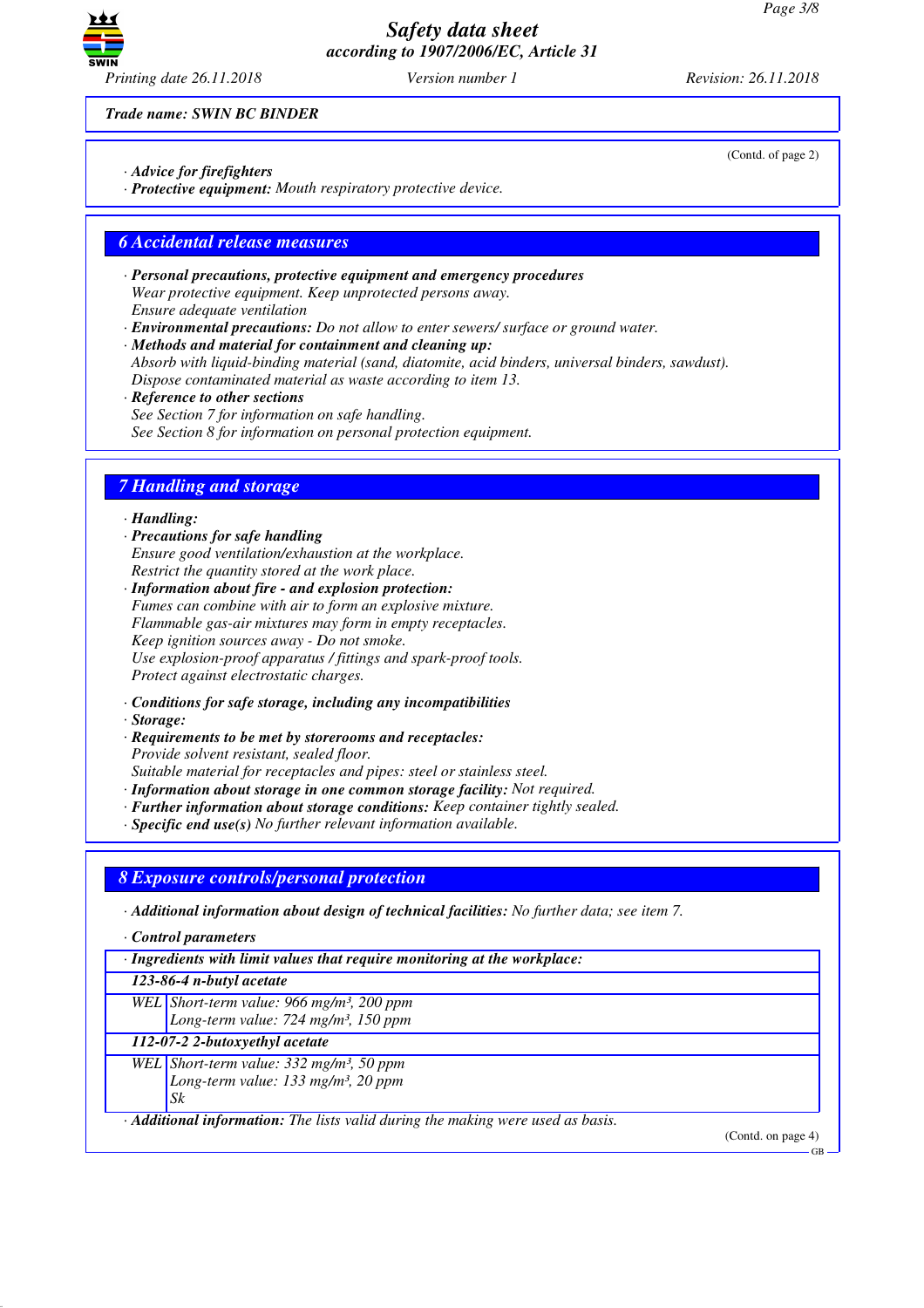

*Trade name: SWIN BC BINDER*

(Contd. of page 3)

- *· Exposure controls*
- *· Personal protective equipment:*
- *· General protective and hygienic measures: Keep away from foodstuffs, beverages and feed. Wash hands before breaks and at the end of work. Do not inhale gases / fumes / aerosols. Avoid contact with the eyes and skin.*

### *· Respiratory protection:*

*Use suitable respiratory protective device in case of insufficient ventilation.*

*In case of brief exposure or low pollution use respiratory filter device. In case of intensive or longer exposure use self-contained respiratory protective device.*

## *Filter A2/P2*

*· Protection of hands:*

*Only use chemical-protective gloves with CE-labelling of category III.*



\_S*Protective gloves*

*Preventive skin protection by use of skin-protecting agents is recommended.*

#### *· Material of gloves*

*The selection of the suitable gloves does not only depend on the material, but also on further marks of quality and varies from manufacturer to manufacturer. As the product is a preparation of several substances, the resistance of the glove material can not be exactly calculated in advance and has therefore to be checked prior to the application.*

*As protection from splashes gloves made of the following materials are suitable:*

*Nitrile rubber (Ansell Sol-Vex®)*

*Recommended thickness of the material:* ≥ *0.4 mm*

- *· Penetration time of glove material*
- *Value for the permeation: Level*  $\leq$  *1*

*The exact break through time has to be found out by the manufacturer of the protective gloves and has to be observed.*

- *· For the permanent contact => 480 minutes gloves made of the following materials are suitable: HPPE-laminatet film (Ansell Barrier®)*
- *· Eye protection:*



\_R*Tightly sealed goggles*

### *· Body protection:*

*Protective clothing, anti-static (TYVEK® CLASSIC PLUS) Safety shoes/boots, antstatic*

### *9 Physical and chemical properties*

- *· Information on basic physical and chemical properties · General Information*
- *· Appearance: Form: Fluid Colour: Colourless · Odour: Fruit-like · Odour threshold: Not determined.*
- *· pH-value Not applicable.*

*· Change in condition Melting point/freezing point: Undetermined.*

(Contd. on page 5)

GB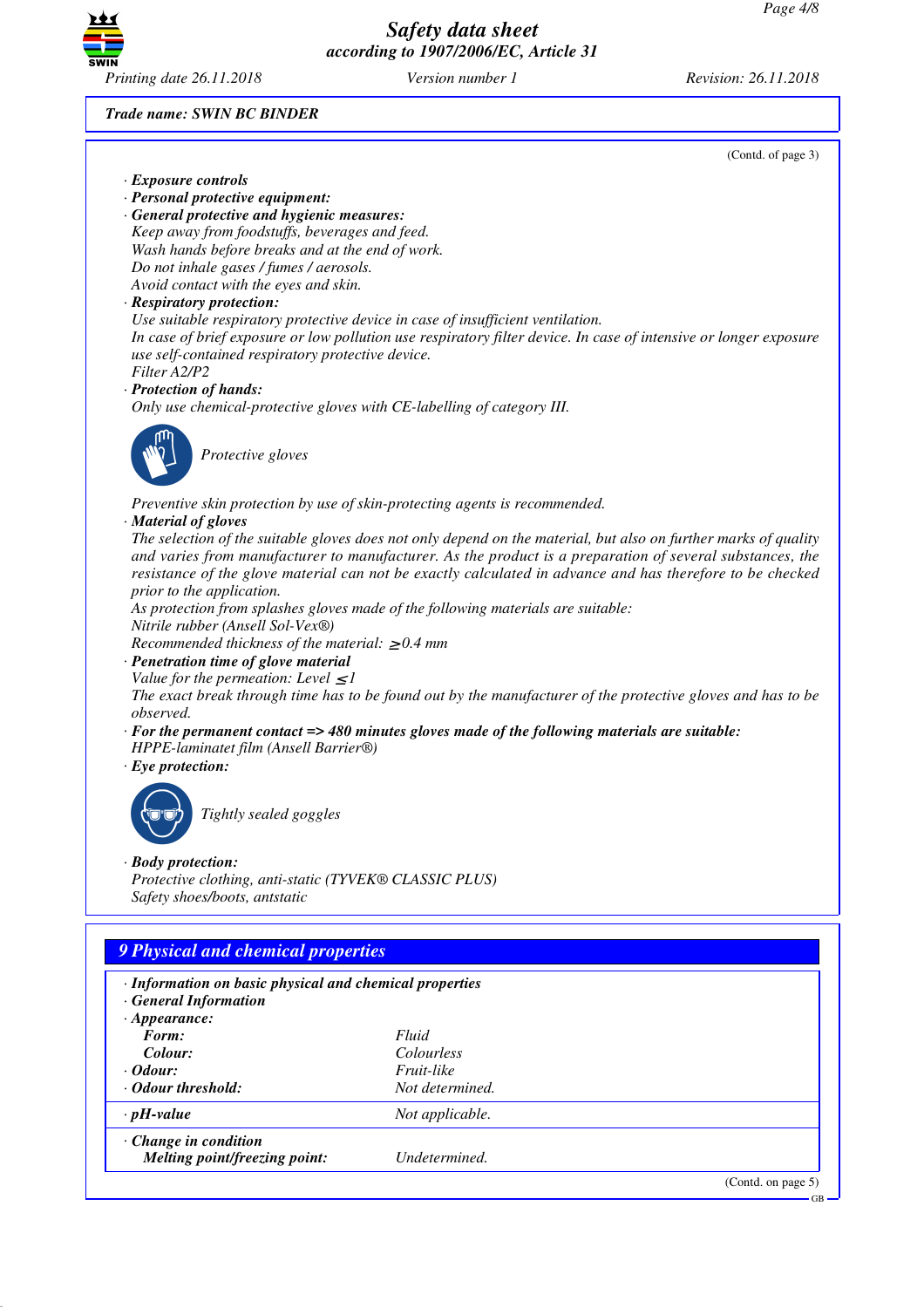

*Trade name: SWIN BC BINDER*

|                                                                                             | (Contd. of page 4)                                                                              |
|---------------------------------------------------------------------------------------------|-------------------------------------------------------------------------------------------------|
| Initial boiling point and boiling range: $124 \text{ }^{\circ}\text{C}$                     |                                                                                                 |
| · Flash point:                                                                              | $23 - 60$ °C                                                                                    |
| $\cdot$ Flammability (solid, gas):                                                          | Not applicable.                                                                                 |
| $\cdot$ Ignition temperature:                                                               | 370 °C                                                                                          |
| $\cdot$ Decomposition temperature:                                                          | Not determined.                                                                                 |
| $\cdot$ Auto-ignition temperature:                                                          | Product is not selfigniting.                                                                    |
| $\cdot$ Explosive properties:                                                               | Product is not explosive. However, formation of explosive air/<br>vapour mixtures are possible. |
| · Explosion limits:<br>Lower:<br><b>Upper:</b>                                              | 1.2 Vol $\%$<br>7.5 Vol $\%$                                                                    |
| $\cdot$ Vapour pressure at 20 °C:                                                           | $10.7$ hPa                                                                                      |
| $\cdot$ Density<br>· Relative density<br>· Vapour density<br>$\cdot$ Evaporation rate       | $0.95 - 1.05$ g/ml<br>Not determined.<br>Not determined.<br>Not determined.                     |
| · Solubility in / Miscibility with<br>water:                                                | Not miscible or difficult to mix.                                                               |
| · Partition coefficient: n-octanol/water:                                                   | Not determined.                                                                                 |
| $\cdot$ Viscosity:<br>Dynamic:<br>Kinematic at $20^{\circ}$ C:<br>$\cdot$ Other information | Not determined.<br>65 s (DIN 53211/4)<br>No further relevant information available.             |

# *10 Stability and reactivity*

*· Reactivity No further relevant information available.*

*· Chemical stability*

- *· Thermal decomposition / conditions to be avoided: No decomposition if used according to specifications.*
- *· Possibility of hazardous reactions No dangerous reactions known.*
- *· Conditions to avoid No further relevant information available.*
- *· Incompatible materials: No further relevant information available.*
- *· Hazardous decomposition products: No dangerous decomposition products known.*

# *11 Toxicological information*

- *· Information on toxicological effects*
- *· Acute toxicity Based on available data, the classification criteria are not met.*

### *· LD/LC50 values relevant for classification:*

*1330-20-7 xylene*

*Oral LD50 4,300 mg/kg (rat)*

*Dermal LD50 2,000 mg/kg (rabbit)*

*· Primary irritant effect:*

*· Skin corrosion/irritation Based on available data, the classification criteria are not met.*

- *· Serious eye damage/irritation Based on available data, the classification criteria are not met.*
- *· Respiratory or skin sensitisation Based on available data, the classification criteria are not met.*
- *· CMR effects (carcinogenity, mutagenicity and toxicity for reproduction)*
- *· Germ cell mutagenicity Based on available data, the classification criteria are not met.*
- *· Carcinogenicity Based on available data, the classification criteria are not met.*

(Contd. on page 6)

GB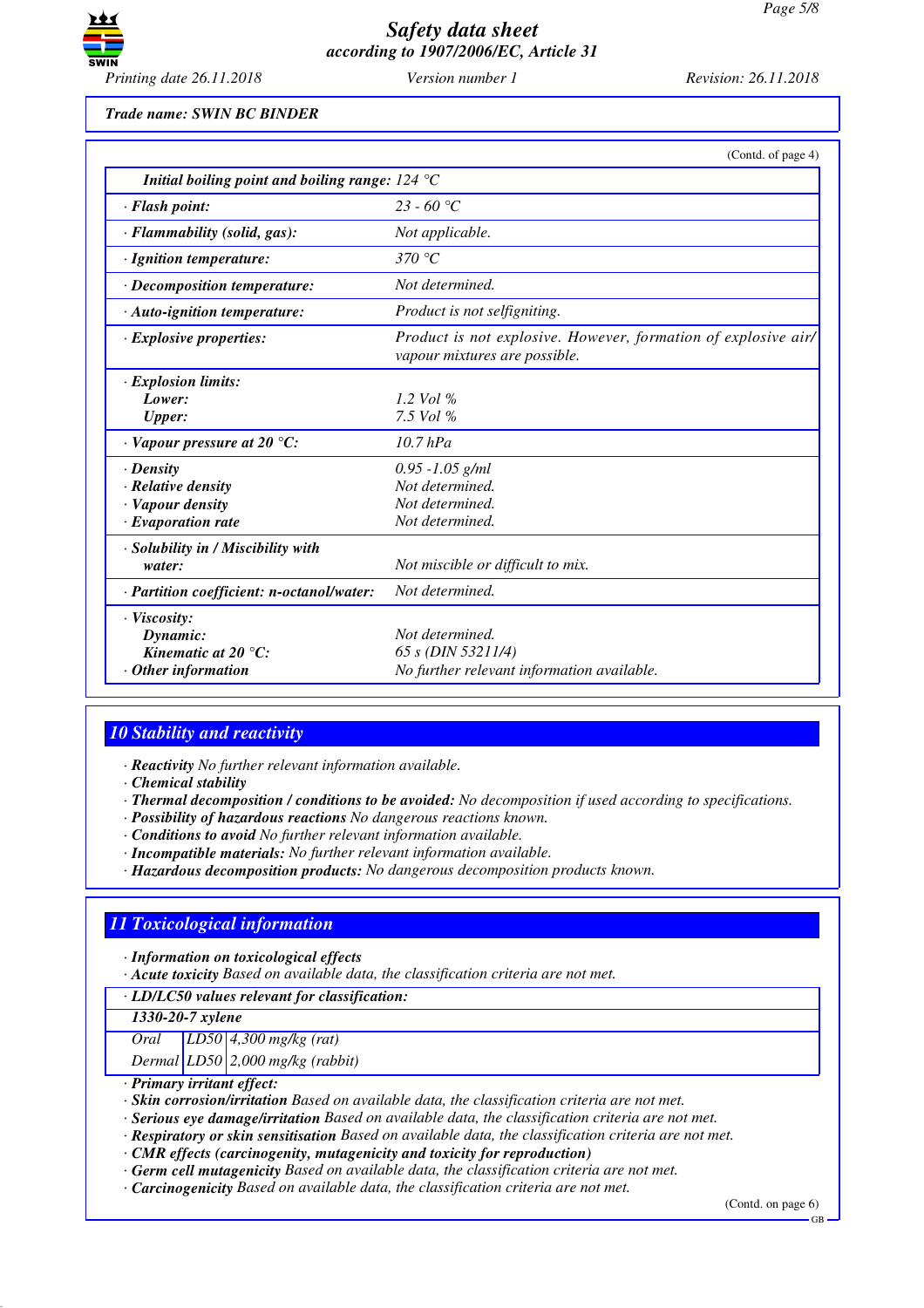

(Contd. of page 5)

GB

*Trade name: SWIN BC BINDER*

- *· Reproductive toxicity Based on available data, the classification criteria are not met. · STOT-single exposure*
- *May cause drowsiness or dizziness.*
- *· STOT-repeated exposure Based on available data, the classification criteria are not met.*
- *· Aspiration hazard Based on available data, the classification criteria are not met.*

# *12 Ecological information*

- *· Toxicity*
- *· Aquatic toxicity: No further relevant information available.*
- *· Persistence and degradability No further relevant information available.*
- *· Behaviour in environmental systems:*
- *· Bioaccumulative potential No further relevant information available.*
- *· Mobility in soil No further relevant information available.*
- *· Additional ecological information:*
- *· General notes:*

*Water hazard class 2 (German Regulation) (Self-assessment): hazardous for water Do not allow product to reach ground water, water course or sewage system.*

- *· Results of PBT and vPvB assessment*
- *· PBT: Not applicable.*
- *· vPvB: Not applicable.*
- *· Other adverse effects No further relevant information available.*

## *13 Disposal considerations*

#### *· Waste treatment methods*

*· Recommendation*

*Must not be disposed together with household garbage. Do not allow product to reach sewage system.*

### *· European waste catalogue*

| 08 00 00   WASTES FROM THE MANUFACTURE, FORMULATION, SUPPLY AND USE (MFSU) OF |
|-------------------------------------------------------------------------------|
| COATINGS (PAINTS, VARNISHES AND VITREOUS ENAMELS), ADHESIVES, SEALANTS        |
| AND PRINTING INKS                                                             |
| 08 01 00   wastes from MFSU and removal of paint and varnish                  |

*08 01 11\* waste paint and varnish containing organic solvents or other dangerous substances*

*· Uncleaned packaging:*

*15 00 00: WASTE PACKAGING; ABSORBENTS, WIPING CLOTHS, FILTER MATERIALS AND PROTECTIVE CLOTHING NOT OTHERWISE SPECIFIED*

*15 01 00: packaging (including separately collected municipal packaging waste)*

*15 01 10\*: packaging containing residues of or contaminated by dangerous substances*

*· Recommendation: Disposal must be made according to official regulations.*

| · UN-Number                     |               |  |
|---------------------------------|---------------|--|
| · ADR, IMDG, IATA               | <i>UN1263</i> |  |
| $\cdot$ UN proper shipping name |               |  |
| $\cdot$ ADR                     | 1263 PAINT    |  |
| $\cdot$ IMDG, IATA              | <b>PAINT</b>  |  |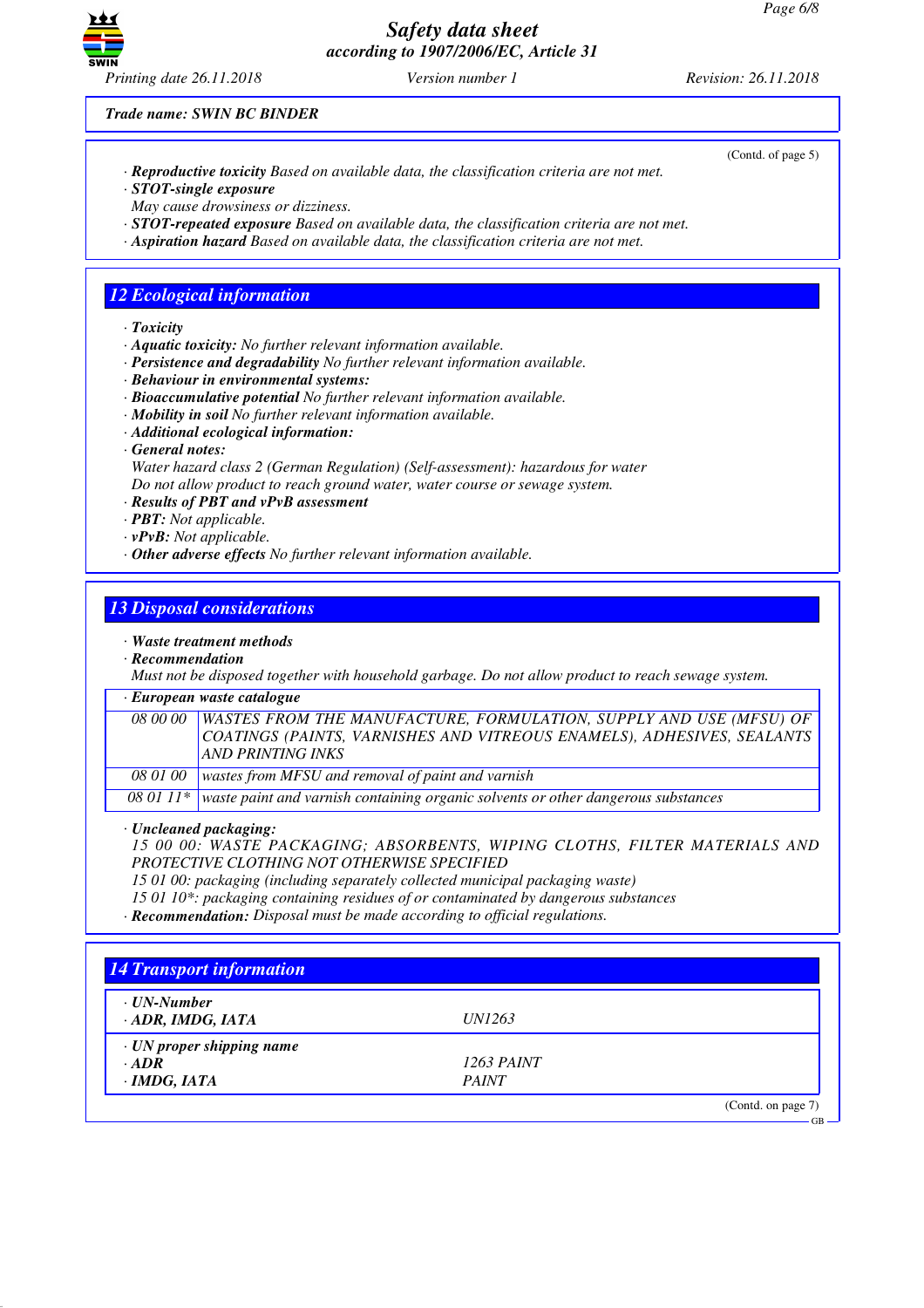

*Printing date 26.11.2018 Version number 1 Revision: 26.11.2018*

*Trade name: SWIN BC BINDER*

|                                                     | (Contd. of page 6)                                                                                   |
|-----------------------------------------------------|------------------------------------------------------------------------------------------------------|
| · Transport hazard class(es)                        |                                                                                                      |
| · ADR, IMDG, IATA                                   |                                                                                                      |
|                                                     |                                                                                                      |
|                                                     |                                                                                                      |
|                                                     |                                                                                                      |
| · Class                                             | 3 Flammable liquids.                                                                                 |
| · Label                                             | 3                                                                                                    |
| · Packing group                                     | $I\!I\!I$                                                                                            |
| · ADR, IMDG, IATA                                   |                                                                                                      |
| · Environmental hazards:                            | No                                                                                                   |
| $\cdot$ Marine pollutant:                           |                                                                                                      |
| · Special precautions for user                      | Warning: Flammable liquids.<br>30                                                                    |
| · Danger code (Kemler):<br>· EMS Number:            | $F-E,S-E$                                                                                            |
| · Stowage Category                                  | A                                                                                                    |
| · Transport in bulk according to Annex II of Marpol |                                                                                                      |
| and the IBC Code                                    | Not applicable.                                                                                      |
| · Transport/Additional information:                 |                                                                                                      |
| $·$ <i>ADR</i>                                      |                                                                                                      |
| $\cdot$ Limited quantities (LQ)                     | 5L                                                                                                   |
| $\cdot$ Excepted quantities (EQ)                    | Code: E1<br>Maximum net quantity per inner packaging: 30 ml                                          |
|                                                     | Maximum net quantity per outer packaging: 1000 ml                                                    |
| · Transport category                                | 3                                                                                                    |
| · Tunnel restriction code                           | D/E                                                                                                  |
| $\cdot$ IMDG                                        |                                                                                                      |
| $\cdot$ Limited quantities (LQ)                     | 5L                                                                                                   |
| $\cdot$ Excepted quantities (EQ)                    | Code: E1                                                                                             |
|                                                     | Maximum net quantity per inner packaging: 30 ml<br>Maximum net quantity per outer packaging: 1000 ml |
| · UN "Model Regulation":                            | UN 1263 PAINT, 3, III                                                                                |
|                                                     |                                                                                                      |

### *15 Regulatory information*

*· Safety, health and environmental regulations/legislation specific for the substance or mixture*

*· REGULATION (EC) No 1907/2006 ANNEX XVII Conditions of restriction: 3*

*· Chemical safety assessment: A Chemical Safety Assessment has not been carried out.*

### *16 Other information*

*This information is based on our present knowledge. However, this shall not constitute a guarantee for any specific product features and shall not establish a legally valid contractual relationship.*

*· Relevant phrases*

*H226 Flammable liquid and vapour. H304 May be fatal if swallowed and enters airways. H312 Harmful in contact with skin. H315 Causes skin irritation. H319 Causes serious eye irritation. H332 Harmful if inhaled.*

(Contd. on page 8)

GB